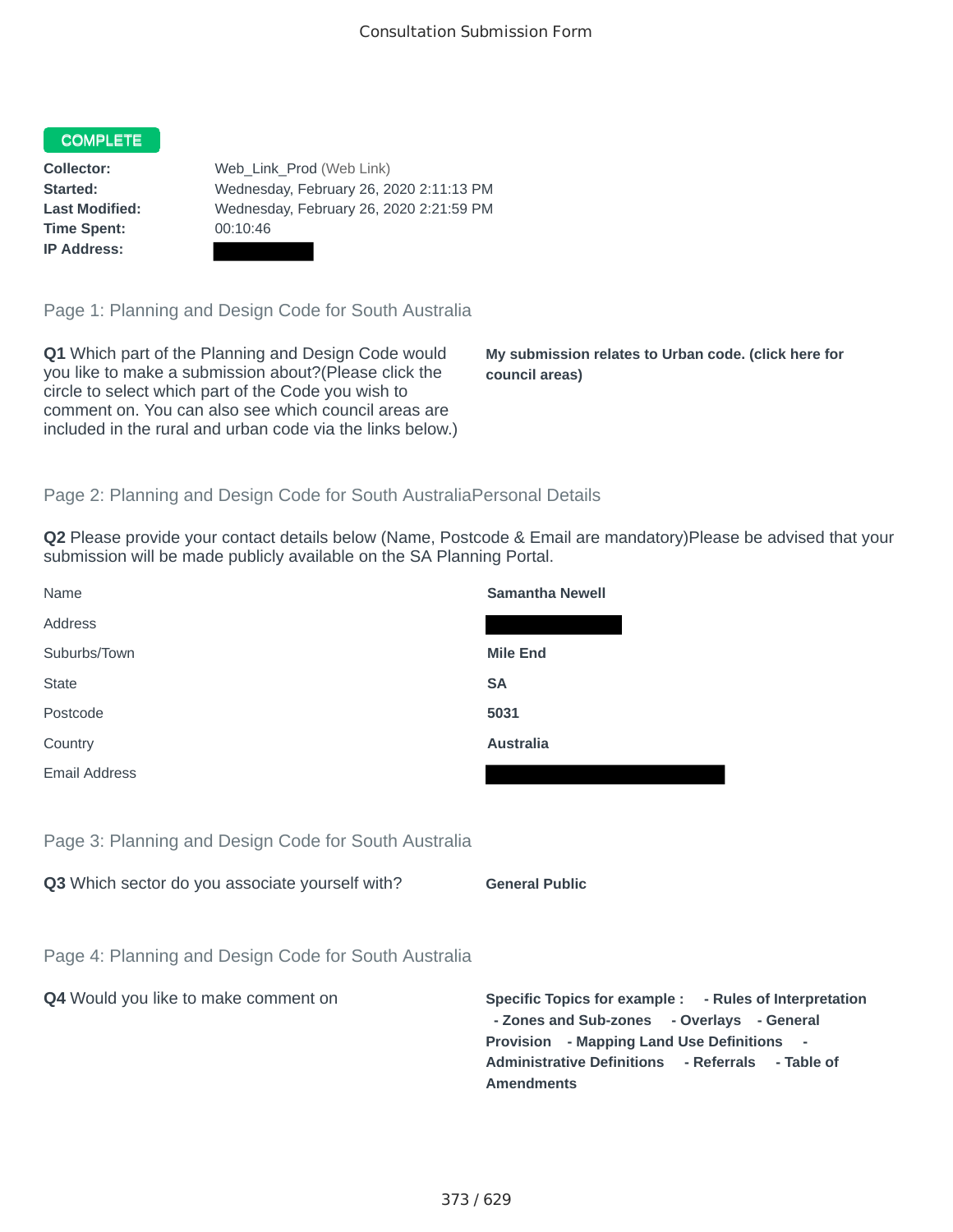| Page 5: Planning and Design Code for South Australia                                                                                                                                                                                                                                                                                                                                                                                                                                                                                                    |                                                                                                                                                                                                                                                                                                                                                                                                                                                                                                                                                                           |
|---------------------------------------------------------------------------------------------------------------------------------------------------------------------------------------------------------------------------------------------------------------------------------------------------------------------------------------------------------------------------------------------------------------------------------------------------------------------------------------------------------------------------------------------------------|---------------------------------------------------------------------------------------------------------------------------------------------------------------------------------------------------------------------------------------------------------------------------------------------------------------------------------------------------------------------------------------------------------------------------------------------------------------------------------------------------------------------------------------------------------------------------|
| Q5 Enter your feedback for Rules of Interpretation                                                                                                                                                                                                                                                                                                                                                                                                                                                                                                      | <b>Respondent skipped this question</b>                                                                                                                                                                                                                                                                                                                                                                                                                                                                                                                                   |
| Q6 Enter your feedback for Referrals                                                                                                                                                                                                                                                                                                                                                                                                                                                                                                                    | <b>Respondent skipped this question</b>                                                                                                                                                                                                                                                                                                                                                                                                                                                                                                                                   |
| Q7 Enter your feedback for Mapping                                                                                                                                                                                                                                                                                                                                                                                                                                                                                                                      |                                                                                                                                                                                                                                                                                                                                                                                                                                                                                                                                                                           |
| Regarding Map zone ID: Z2404, I am a resident of Claremont Street and there are many beautiful homes on this street that are worth<br>protecting. I am unhappy about my street being selected to form part of the Housing Diversity Neighbourhood Zone. I do not want to be<br>part of this zone and wish for Claremont Street to align with the protections afforded to the next street over, which remains a Suburban<br>Neighbourhood zone. Claremont street needs to remain in the Suburban Neighbourhood zone to retain the character of the area. |                                                                                                                                                                                                                                                                                                                                                                                                                                                                                                                                                                           |
| Q8 Enter your feedback for Table of Amendments                                                                                                                                                                                                                                                                                                                                                                                                                                                                                                          | <b>Respondent skipped this question</b>                                                                                                                                                                                                                                                                                                                                                                                                                                                                                                                                   |
| Page 6: Planning and Design Code for South Australia                                                                                                                                                                                                                                                                                                                                                                                                                                                                                                    |                                                                                                                                                                                                                                                                                                                                                                                                                                                                                                                                                                           |
| Q9 Please enter your feedback for overlaysclick next at<br>the bottom of the page for next topic                                                                                                                                                                                                                                                                                                                                                                                                                                                        | <b>Respondent skipped this question</b>                                                                                                                                                                                                                                                                                                                                                                                                                                                                                                                                   |
| Page 7: Planning and Design Code for South Australia                                                                                                                                                                                                                                                                                                                                                                                                                                                                                                    |                                                                                                                                                                                                                                                                                                                                                                                                                                                                                                                                                                           |
| Q10 Please enter your feedback for zones and subzonesclick next at the bottom of the page for next topic                                                                                                                                                                                                                                                                                                                                                                                                                                                |                                                                                                                                                                                                                                                                                                                                                                                                                                                                                                                                                                           |
| Suburban Neighbourhood Zone                                                                                                                                                                                                                                                                                                                                                                                                                                                                                                                             | Regarding Map zone ID: Z2404, I am a resident of<br>Claremont Street and there are many beautiful homes on<br>this street that are worth protecting. I am unhappy about<br>my street being selected to form part of the Housing<br>Diversity Neighbourhood Zone. I do not want to be part<br>of this zone and wish for Claremont Street to align with<br>the protections afforded to the next street over, which<br>remains a Suburban Neighbourhood zone. Claremont<br>street needs to remain in the Suburban Neighbourhood<br>zone to retain the character of the area. |
| Housing Diversity Neighbourhood Zone                                                                                                                                                                                                                                                                                                                                                                                                                                                                                                                    | Regarding Map zone ID: Z2404, I am a resident of<br>Claremont Street and there are many beautiful homes on<br>this street that are worth protecting. I am unhappy about<br>my street being selected to form part of the Housing<br>Diversity Neighbourhood Zone. I do not want to be part<br>of this zone and wish for Claremont Street to align with<br>the protections afforded to the next street over, which<br>remains a Suburban Neighbourhood zone. Claremont<br>street needs to remain in the Suburban Neighbourhood<br>zone to retain the character of the area. |